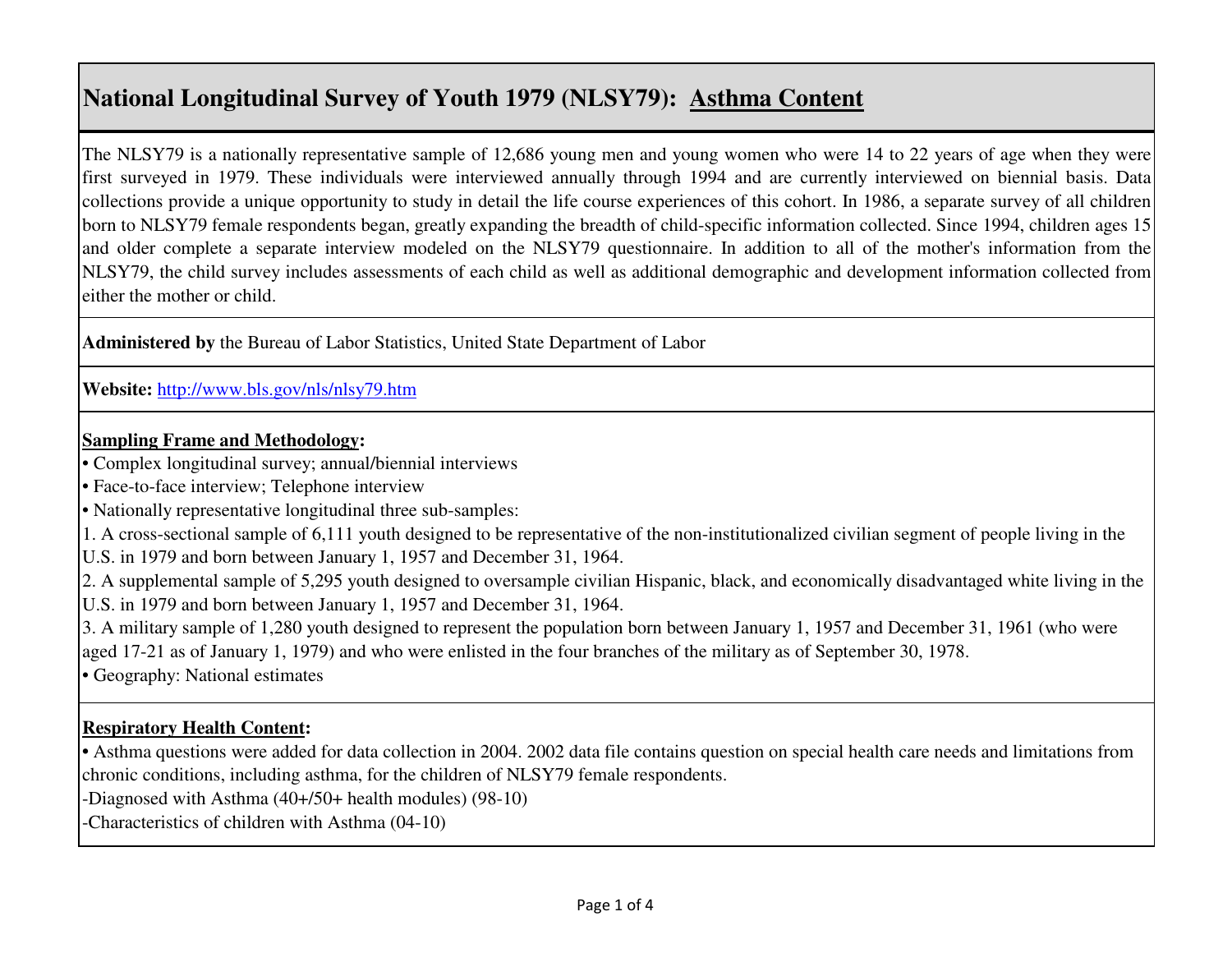# **National Longitudinal Survey of Youth 1979 (NLSY79): Asthma Content**

### **Most Recent Survey and Available Data:**

NLSY79 2014 Youth Questionnaire: https://www.nlsinfo.org/content/cohorts/nlsy79/other-documentation/questionnaires

NLSY79 2014 Child Questionnaire: https://www.nlsinfo.org/content/cohorts/nlsy79-children/other-documentation/questionnaires

NLSY79 2012 Data by special request: https://www.nlsinfo.org/content/cohorts/nlsy79-children/get-data (Child) &

https://www.nlsinfo.org/content/cohorts/nlsy79/get-data (Youth)

**Questionnaire, Data Access, & Technical Documentation (Child):** https://www.nlsinfo.org/content/cohorts/nlsy79-children **Questionnaire, Data Access, & Technical Documentation (Youth):** https://www.nlsinfo.org/content/cohorts/nlsy79

### **Related Resources:**

NLSY79 Geocode Data: http://www.bls.gov/nls/geocodeapp.htm

Technical Manuals and Publications: http://www.bls.gov/nls/publications.htm

NLSY79 Documentation: http://www.bls.gov/nls/nlsdoc.htm

Child Research & Technical Reports: https://www.nlsinfo.org/content/cohorts/nlsy79-children/other-documentation/researchtechnical-reports

NLSY Bibliography: www.nlsbibliography.org

**Developed by CDC National Asthma Control Program:** http://www.cdc.gov/asthma/NACP.htm

Updated April 2015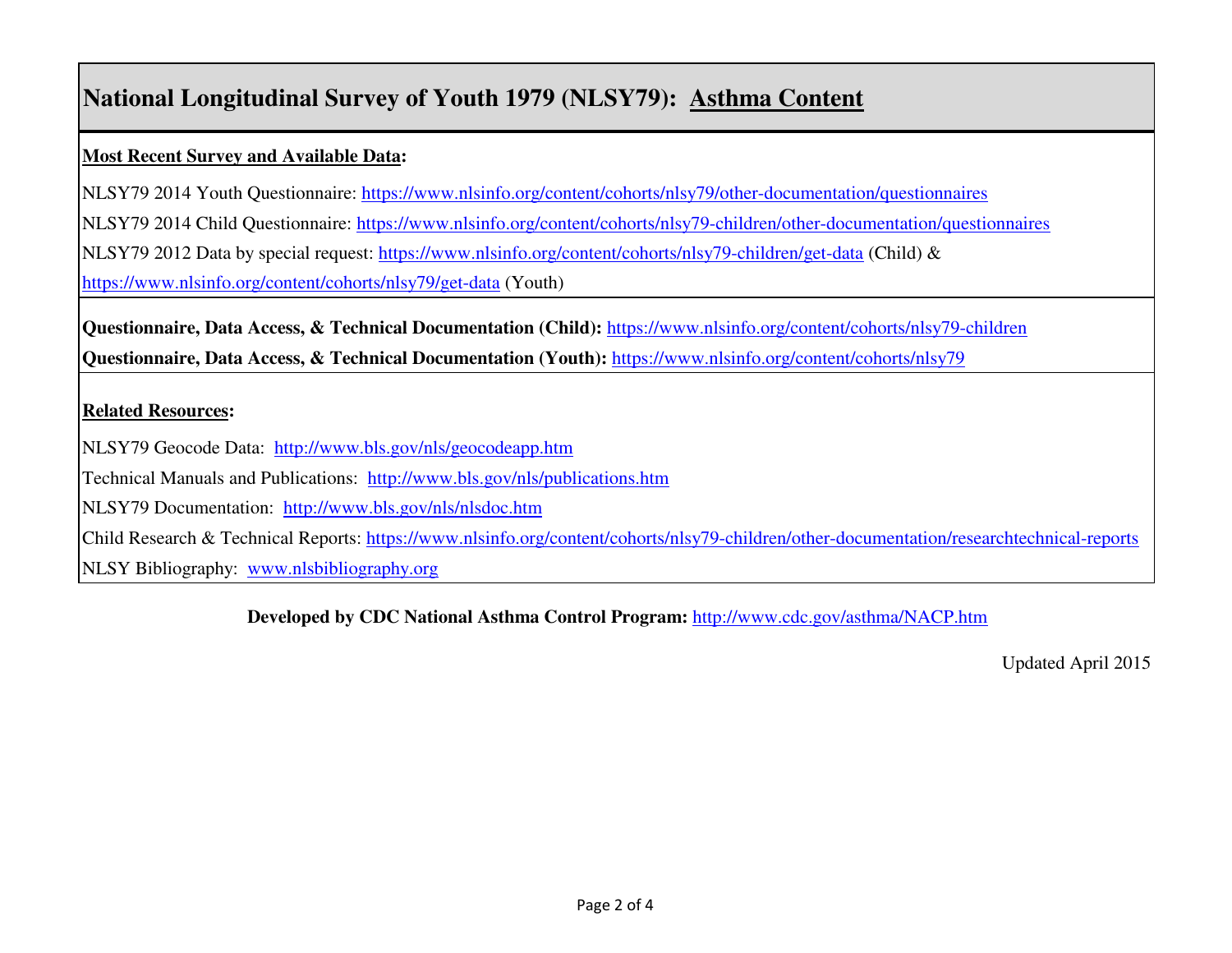| <b>National Longitudinal Survey of Youth (NLSY79)</b>                                                                                                                                                                                                                                          |      |           |      |  |                |  |                  |      |           |  |
|------------------------------------------------------------------------------------------------------------------------------------------------------------------------------------------------------------------------------------------------------------------------------------------------|------|-----------|------|--|----------------|--|------------------|------|-----------|--|
| <b>Relevant NLSY79 Survey Questions:</b>                                                                                                                                                                                                                                                       | 1986 | 1988-1992 | 1994 |  | 1996 1998-2002 |  | 2004   2006-2008 | 2010 | 2012-2014 |  |
| <b>Youth Asthma Prevalence (Health Section)</b>                                                                                                                                                                                                                                                |      |           |      |  |                |  |                  |      |           |  |
| Do you have any of the following health problems? Asthma? (Shortness of breath or chronic cough?)                                                                                                                                                                                              |      |           |      |  |                |  |                  |      |           |  |
| Has a doctor, nurse or other health professional ever told you that you have asthma?                                                                                                                                                                                                           |      |           |      |  |                |  |                  |      |           |  |
| Do you still have asthma?                                                                                                                                                                                                                                                                      |      |           |      |  |                |  |                  |      |           |  |
| Youth Asthma History Module (Health Section):                                                                                                                                                                                                                                                  |      |           |      |  |                |  |                  |      |           |  |
| What is/are your health conditions or limitations? Asthma?                                                                                                                                                                                                                                     |      |           |      |  |                |  |                  |      |           |  |
| Has your biological father ever been told that he has asthma?                                                                                                                                                                                                                                  |      |           |      |  |                |  |                  |      |           |  |
| When did you last have any symptoms of asthma? (or How old were you when you last had any symptoms of<br>asthma?)                                                                                                                                                                              |      |           |      |  |                |  |                  |      |           |  |
| During the past 12 months, have you had an episode of asthma or an asthma attack?                                                                                                                                                                                                              |      |           |      |  |                |  |                  |      |           |  |
| During the past 12 months, how many times did you have (make) an unscheduled visit to an emergency room,<br>doctor's office or urgent care center because of asthma?                                                                                                                           |      |           |      |  |                |  |                  |      |           |  |
| During the past 12 months, how many days of work did you miss due to your asthma?                                                                                                                                                                                                              |      |           |      |  |                |  |                  |      |           |  |
| During the past 12 months, how many days of school did you miss due to your asthma?                                                                                                                                                                                                            |      |           |      |  |                |  |                  |      |           |  |
| During the past 12 months, how much did you limit your usual activities due to your own asthma?                                                                                                                                                                                                |      |           |      |  |                |  |                  |      |           |  |
| During the past 30 days, how often did you have any asthma symptoms either during the day or at night?                                                                                                                                                                                         |      |           |      |  |                |  |                  |      |           |  |
| In the past 30 days, how often did your asthma symptoms make it difficult for you to stay as leep at night?                                                                                                                                                                                    |      |           |      |  |                |  |                  |      |           |  |
| A quick relief medication is used during an asthma attack to stop it. In the past 30 days how often have you used<br>any quick relief medicines when you have an asthma attack: (For example, Airomir, Asmol, Albuterol, Atrovent,<br>Bricanyl, Predmix, Redipred, Respolin, Maxair, Ventolin) |      |           |      |  |                |  |                  |      |           |  |
| Asthma controller medications are used daily to prevent asthma attacks. Do you use a daily asthma controller<br>medication to prevent attacks? (For example Accolate, Advair, Azmacort, Flovent, Fordile, Intal, Oxis, Seretide,<br>Serevent, Singulair, Tilade, Vanceril)                     |      |           |      |  |                |  |                  |      |           |  |
| <b>Child Asthma Prevalence (Fertility Section)</b>                                                                                                                                                                                                                                             |      |           |      |  |                |  |                  |      |           |  |
| Does child have asthma?                                                                                                                                                                                                                                                                        |      |           |      |  |                |  |                  |      |           |  |
| Child has asthma?                                                                                                                                                                                                                                                                              |      |           |      |  |                |  |                  |      |           |  |